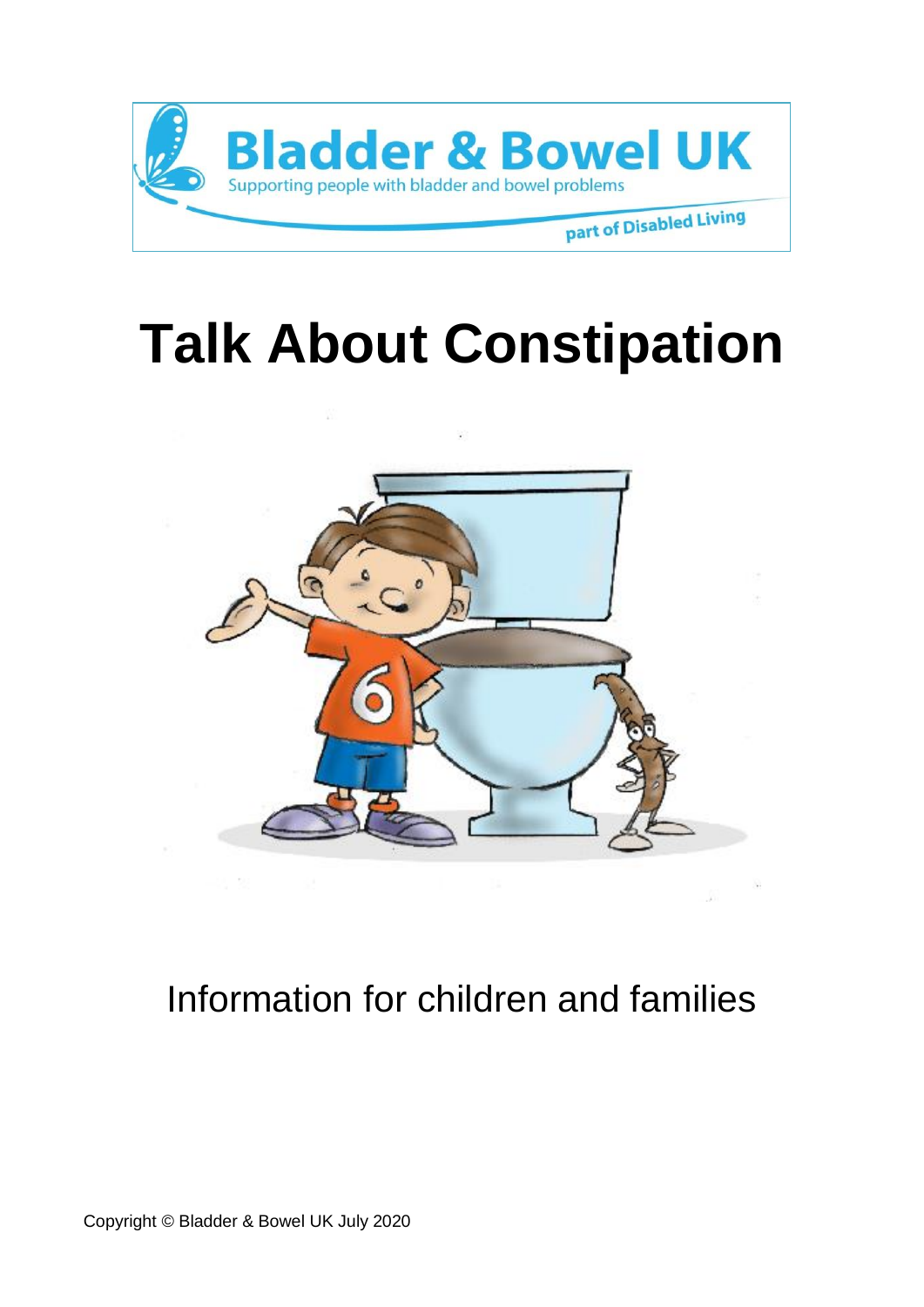This book has been designed to help young children understand about constipation and soiling (having poo accidents in your pants).

It explains why it happens and what can help things get better.

It is important to remember that if a child is soiling, they may have been constipated for many months without anyone knowing.

This problem can be treated, although it often takes a few weeks to work. Treatment should be continued for a long time (often more than 12 months) to stop the constipation and soiling happening again.



It is important to talk about the problem of constipation and soiling. Do not keep it a secret.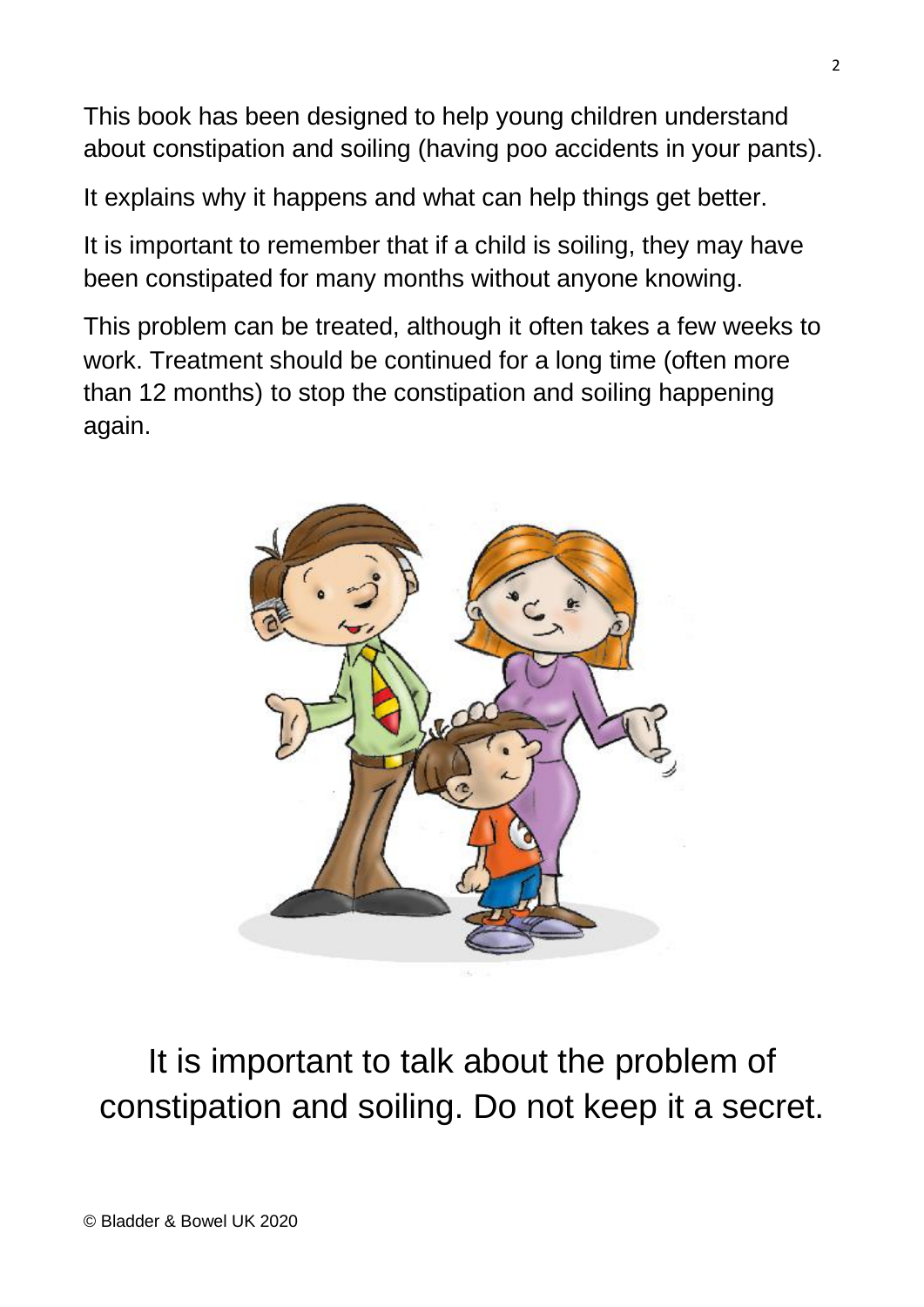#### **Where does poo come from?**

Everybody needs to poo and wee. All your friends, your family and even famous people, such as footballers, and pop stars have to poo and wee.

When we eat there is always some parts of the food that our body does not need. Our body gets rid of this part of the food. That is our poo!



### Poo sometimes gets 'stuck' in your bottom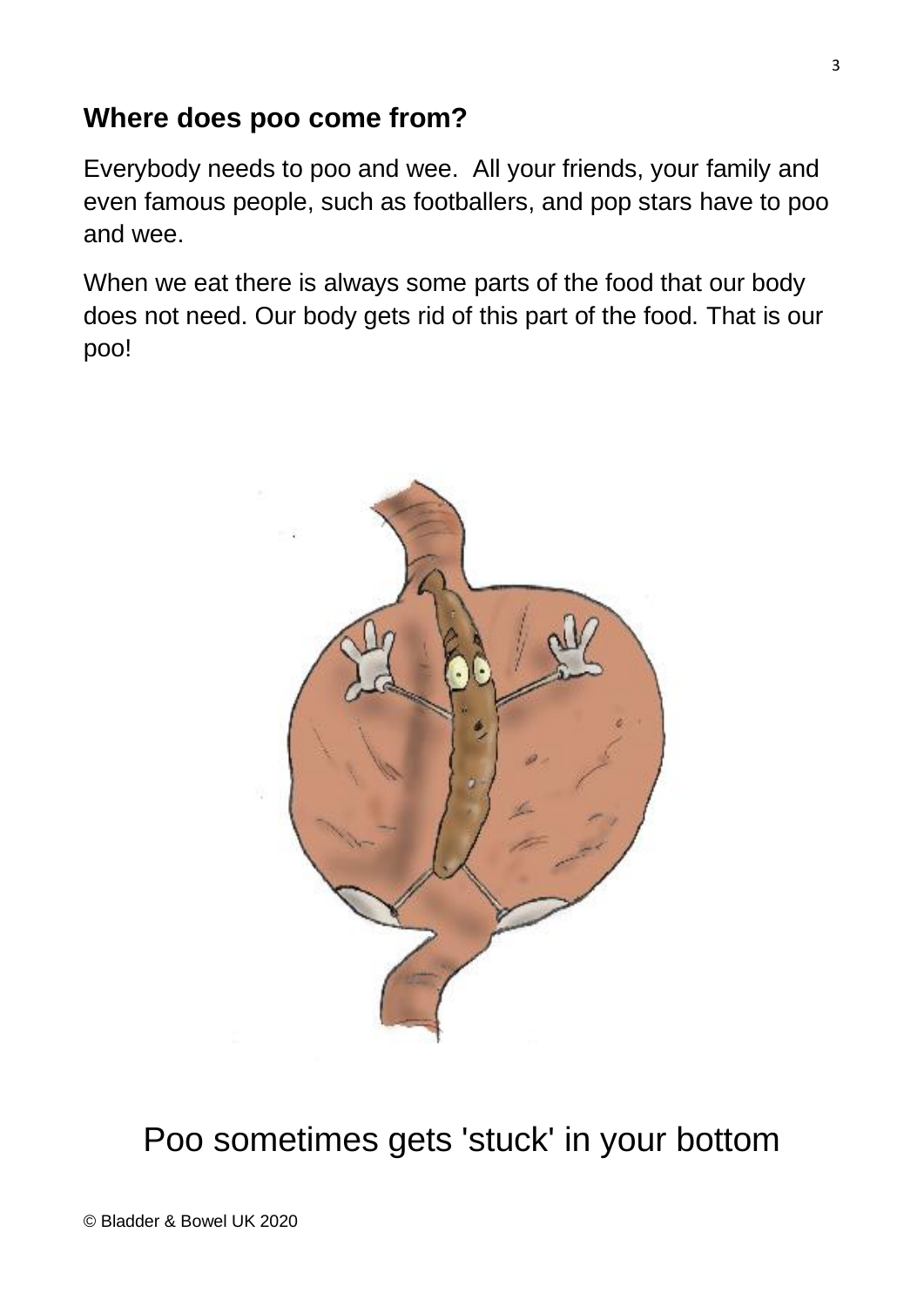### **What is 'constipation'?**

Constipation means that you are not pooing often enough, or that your poos are smaller than they should be, or that your poo has become hard. Hard poo is difficult to push out and sometimes gets stuck inside. We need to do at least three poos every week and they should be soft. Constipation is sometimes called 'idiopathic' or 'functional' constipation. That means that no one knows what has caused the constipation.

### **How does constipation happen?**

We do not always know why some people get constipated. However, we do know that poo can become hard if we are:

- Not eating enough fruit and vegetables
- Not drinking enough water-based drinks
- Not sitting on the toilet for long enough
- Putting off going to the toilet when we need to poo



Try to do a poo every day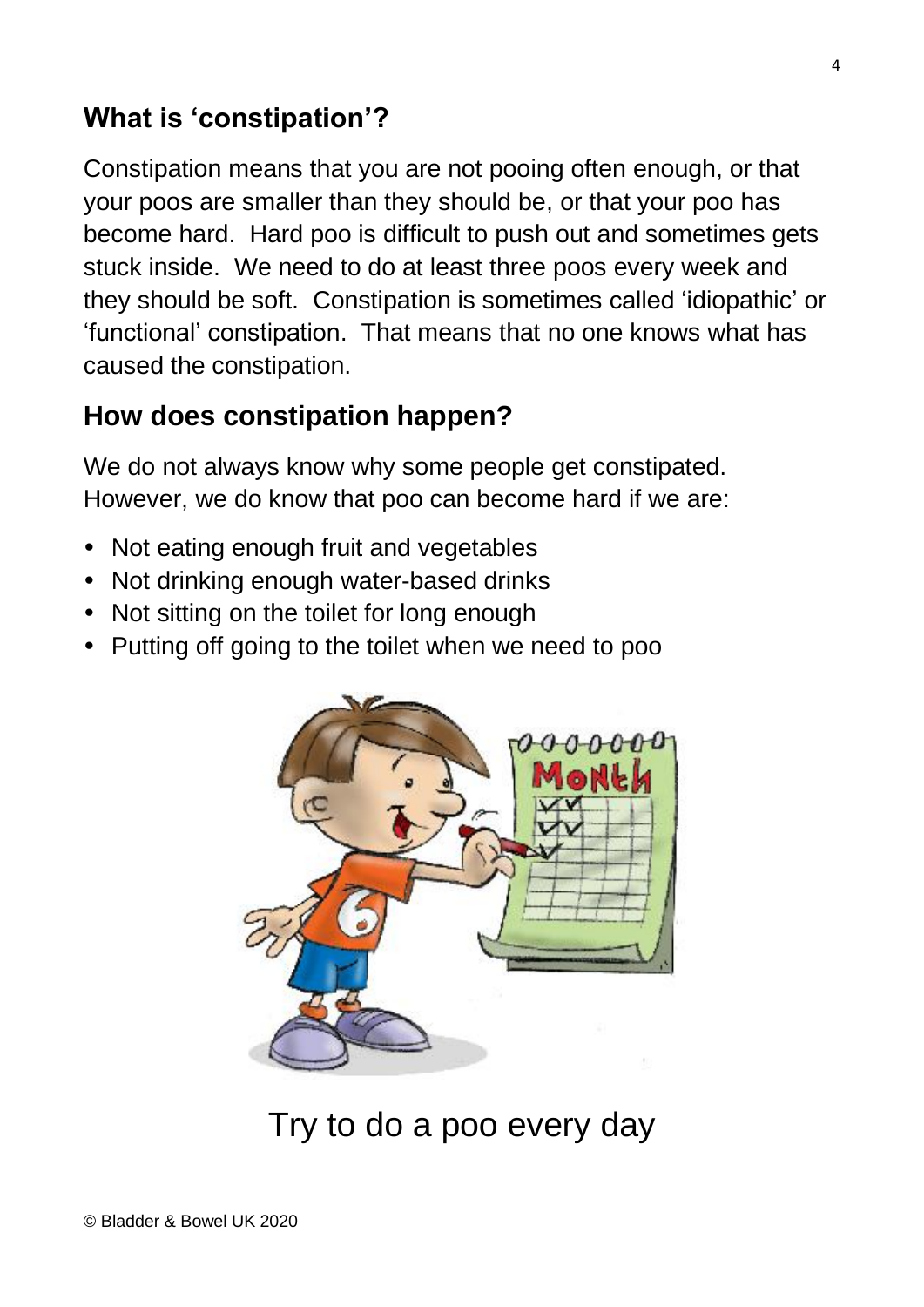### **How can I stop the soiling?**

Poo that sits inside your bottom for longer than it should, can cause problems. Sometimes it leaks out. This is known as soiling. You might not notice it happening.

You can help this by:

- Taking medicine called 'laxatives'
- Make sure you sit on the toilet regularly: try to do a poo every day
- Sit on the toilet for about  $5 10$  minutes and try and relax and push the poo out
- Do not hold on if you feel you need to poo. Go straight to the toilet
- Have  $6 8$  water-based drinks every day
- Eat fruit and vegetables. You should have  $5 7$  portions each day
- Do not have more than one pint of milk a day (that includes in foods such as yoghurts or custards)
- Have lots of exercise



## Constipation means that it is difficult for your poo to come out!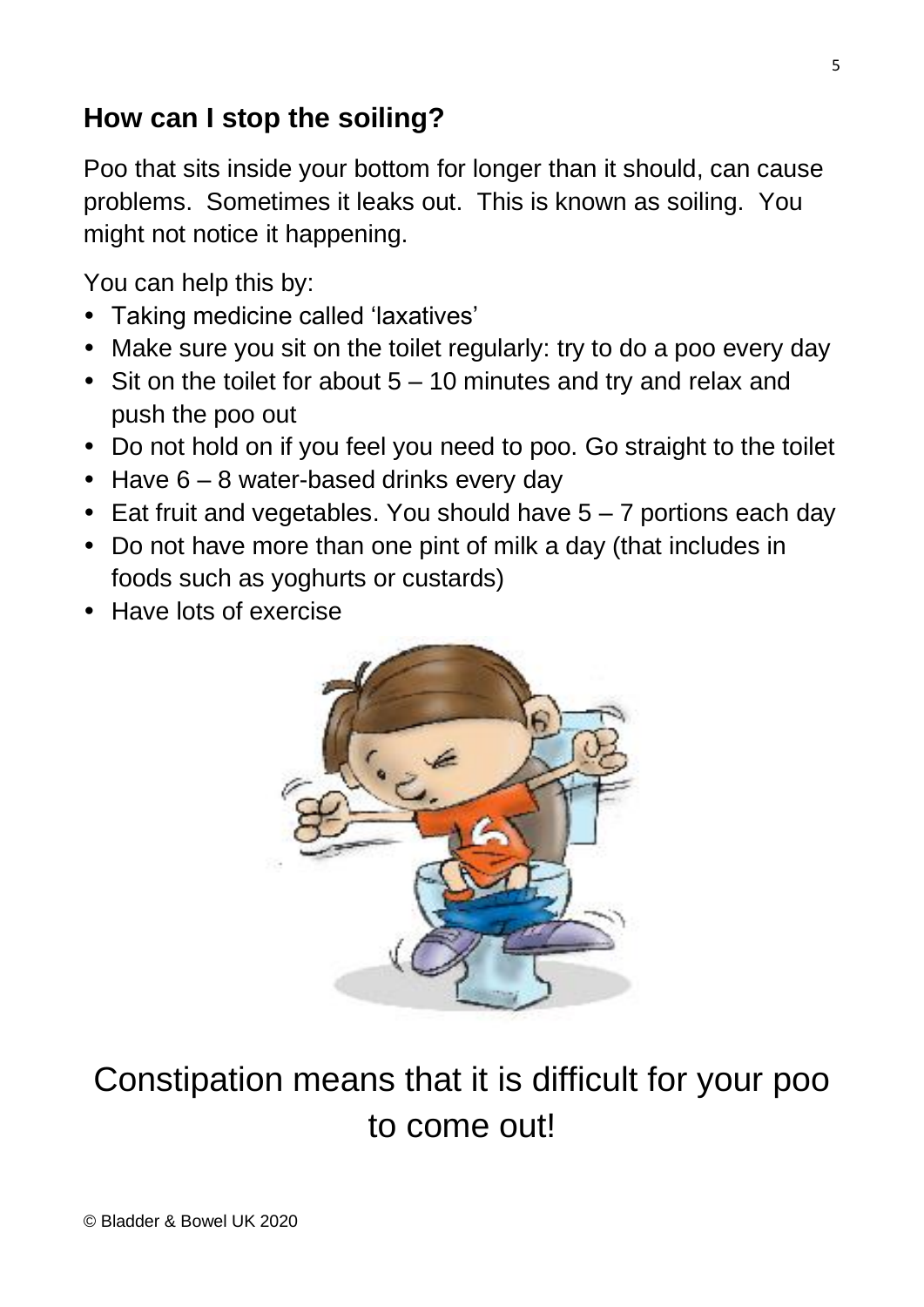### **Why does the poo come out into my pants by itself?**

When you get constipated the poo sits inside your bottom, instead of coming out into the toilet. This poo gets bigger and harder and eventually 'wedges' open the top bit of your bottom. This top bit of the bottom normally acts as a 'special door'. It keeps all your poo inside, until you sit on the toilet.

There is also a bendy bit at the end of your bowel, which helps to keep the poo inside. When you are constipated the poo sitting in your bottom keeps this bendy bit of your bowel straight, so that soft or squidgy poo from higher up can squeeze past into your pants. This can happen without you doing anything wrong. Soiling (poo leaking into your pants) is not your fault. You might not even realise that the poo has leaked. This soiling is caused by the constipation.



There are lots of things you can do to help constipation and soiling get better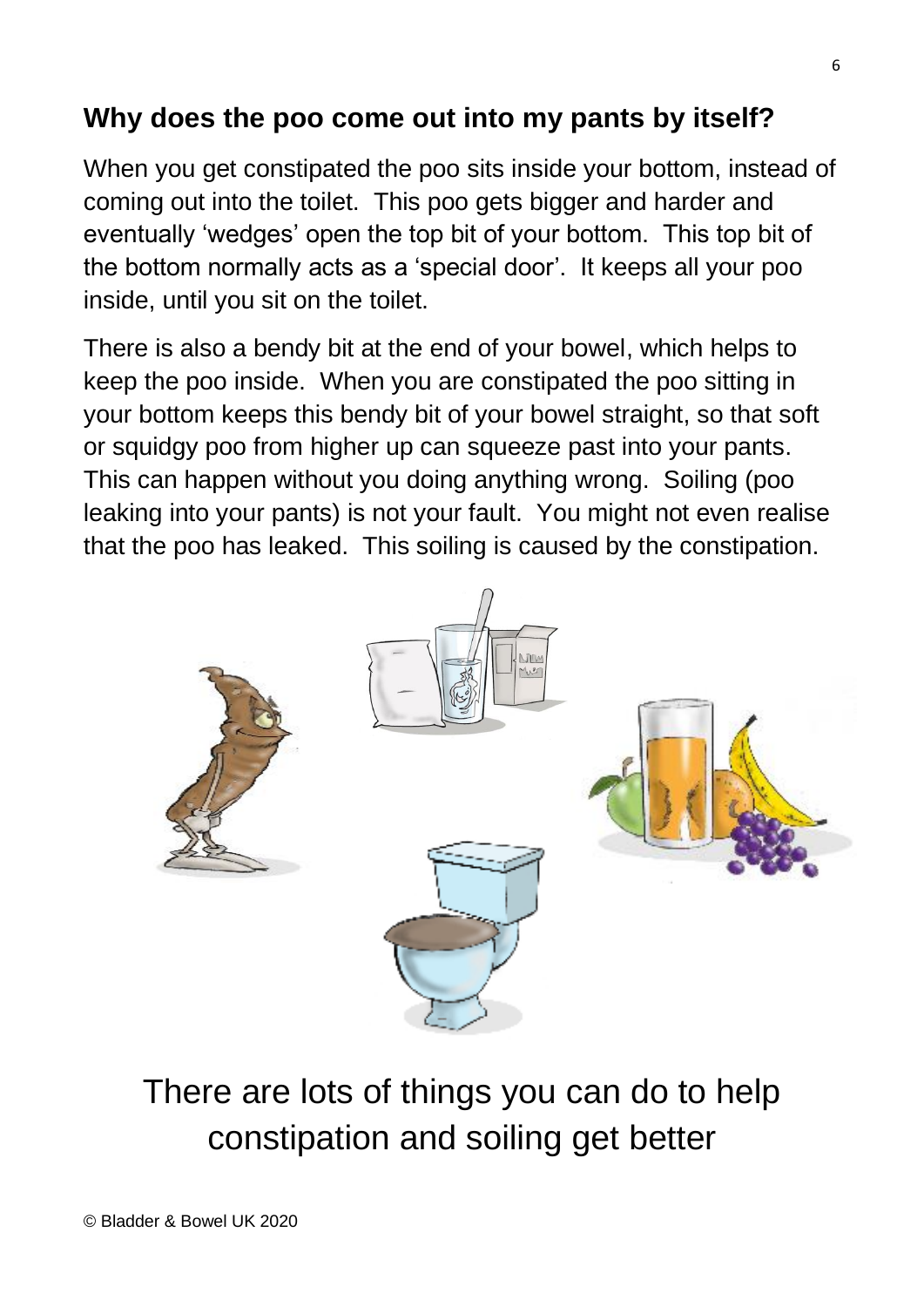#### **What else can I do to help?**

- Decide which time of day is the best time for you to sit on the toilet. Sit at this time every day and try and do a poo. After a meal is best.
- Keep a note of when you do a poo on the toilet so you can tell the person helping you to get better.
- Tell someone as soon as you know the poo has sneaked out into your pants. Get changed straight away, or your bottom might get sore.
- Work out with your mum, dad or carer (or whoever is looking after you) what you need to do with any pants that have 'sneaky poo' in them.



### Poo wants to go in the toilet